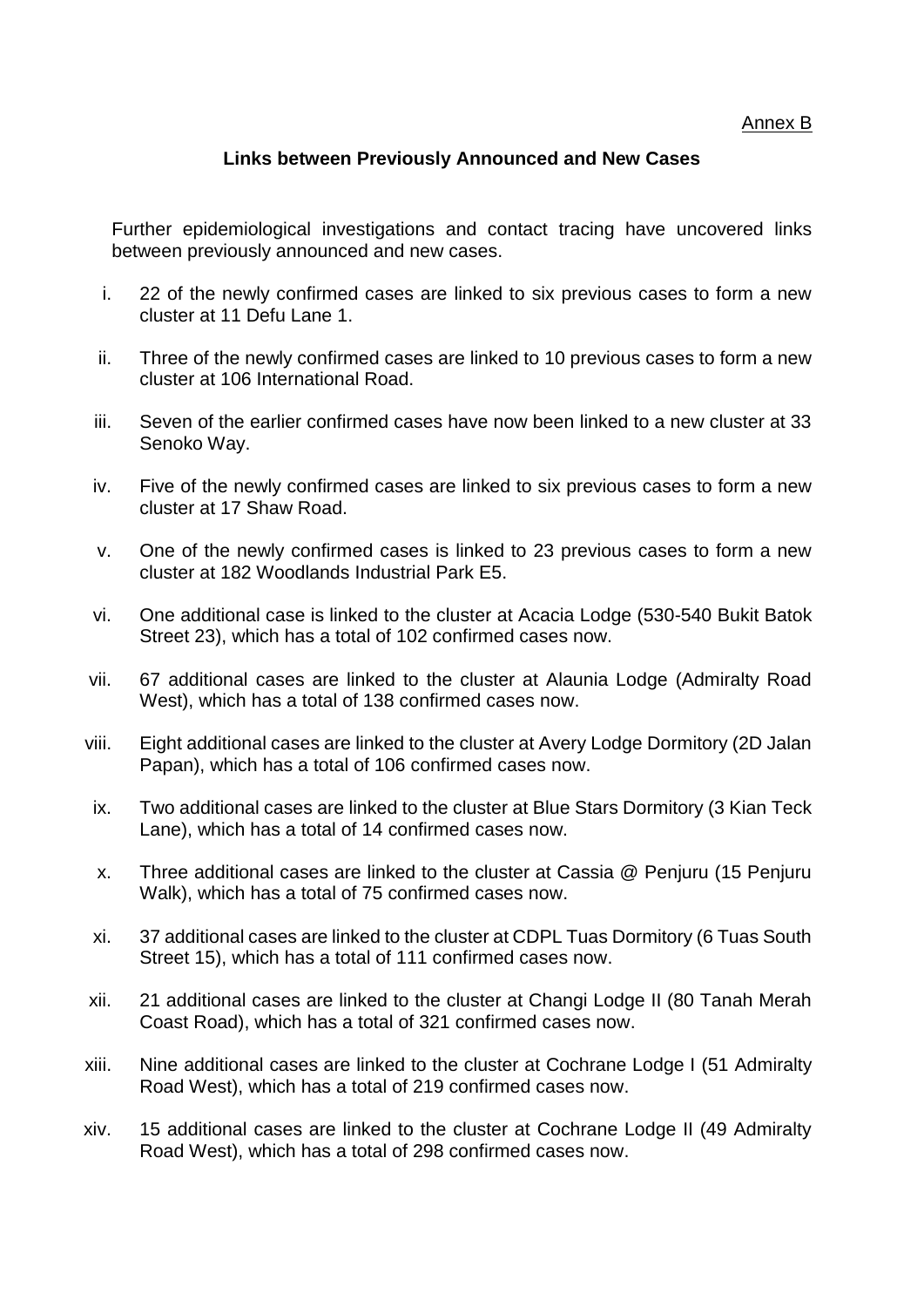- xv. 10 additional cases are linked to the cluster at Jurong Apartments (553 Upper Jurong Road), which has a total of 110 confirmed cases now.
- xvi. 15 additional cases are linked to the cluster at Jurong Penjuru Dormitory (58 Penjuru Place), which has a total of 252 confirmed cases now.
- xvii. 13 additional cases are linked to the cluster at 85 Kallang Dormitory (85 Kallang Avenue), which has a total of 57 confirmed cases now.
- xviii. Three additional cases are linked to the cluster at 10 Kian Teck Crescent dormitory, which has a total of 31 confirmed cases now.
- xix. 11 additional cases are linked to the cluster at Kian Teck Dormitory (26 Kian Teck Avenue), which has a total of 187 confirmed cases now.
- xx. Four additional cases are linked to the cluster at Kian Teck Hostel (30 Kian Teck Avenue), which has a total of 35 confirmed cases now.
- xxi. One additional case is linked to the cluster at Kranji Dormitory (17 Kranji Way), which has a total of 88 confirmed cases now.
- xxii. Seven additional cases are linked to the cluster at Kranji Lodge I (12 Kranji Road), which has a total of 330 confirmed cases now.
- xxiii. Four additional cases are linked to the cluster at The Leo dormitory (23 Kaki Bukit Road 3), which has a total of 51 confirmed cases now.
- xxiv. 18 additional cases are linked to the cluster at Lingjack Dormitory (1 Woodlands Terrace), which has a total of 22 confirmed cases now.
- xxv. Nine additional cases are linked to the cluster at Mandai Lodge I (460 Mandai Road), which has a total of 312 confirmed cases now.
- xxvi. 12 additional cases are linked to the cluster at North Coast Lodge (51 North Coast Avenue), which has a total of 325 confirmed cases now.
- xxvii. Ten additional cases are linked to the cluster at PPT Lodge 1A (8 Seletar North Link), which has a total of 227 confirmed cases now.
- xxviii. 134 additional cases are linked to the cluster at S11 Dormitory @ Punggol (2 Seletar North Link), which has a total of 2,436 confirmed cases now.
- xxix. Four additional cases are linked to the cluster at Shaw Lodge (12 Shaw Road), which has a total of 112 confirmed cases now.
- xxx. 11 additional cases are linked to the cluster at SJ Dormitory (180 Woodlands Industrial Park E5), which has a total of 155 confirmed cases now.
- xxxi. 19 additional cases are linked to the cluster at Sungei Tengah Lodge (500 Old Choa Chu Kang Road), which has a total of 919 confirmed cases now.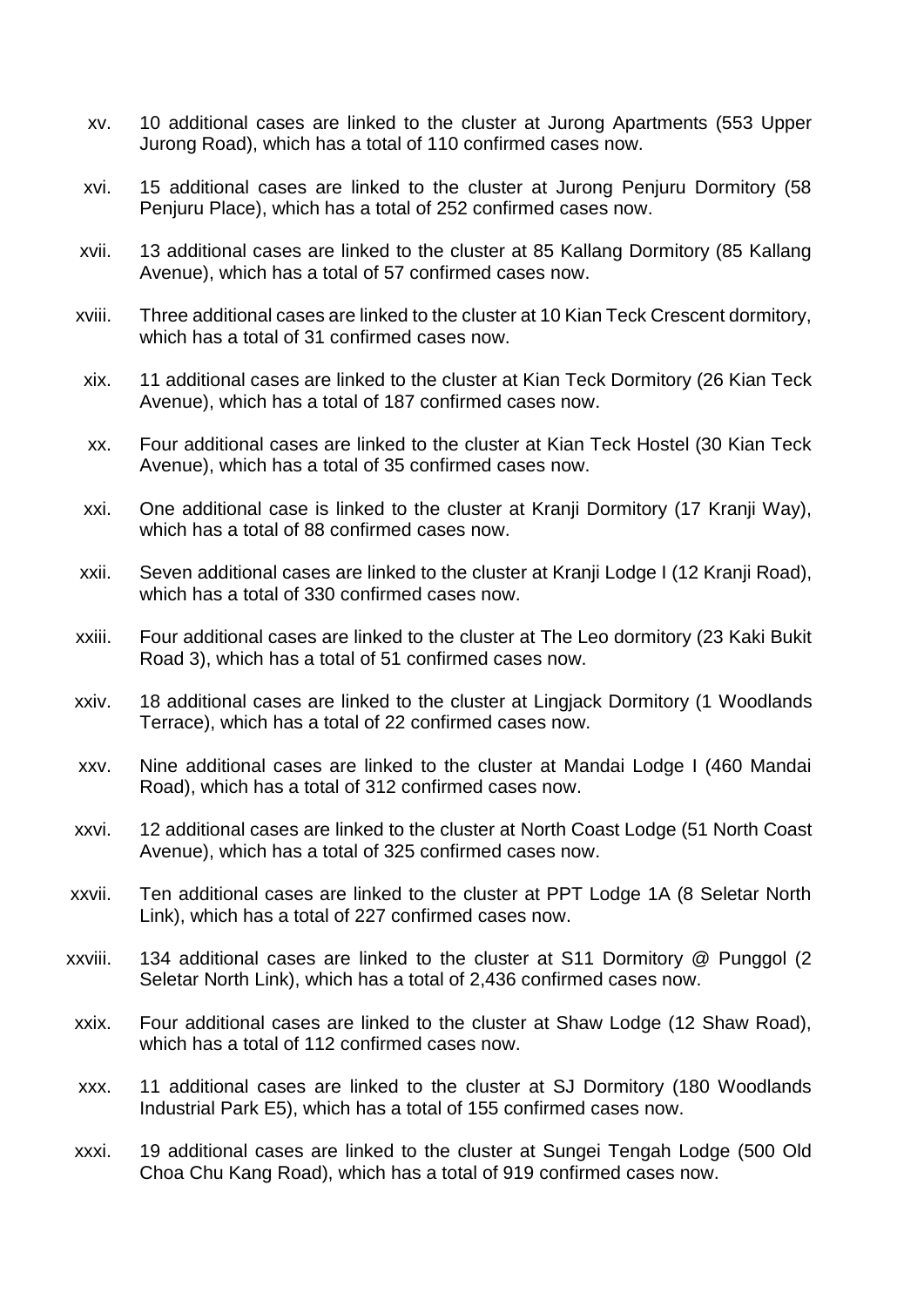- xxxii. One additional case is linked to the cluster at Tampines Dormitory (2 Tampines Place), which has a total of 91 confirmed cases now.
- xxxiii. Six additional cases are linked to the cluster at Tech Park Crescent dormitory (43 Tech Park Crescent), which has a total of 124 confirmed cases now.
- xxxiv. Two additional cases are linked to the cluster at Toh Guan Dormitory (19A Toh Guan Road East), which has a total of 133 confirmed cases now.
- xxxv. 17 additional cases are linked to the cluster at Tuas South Dormitory (1 Tuas South Street 12), which has a total of 111 confirmed cases now.
- xxxvi. 12 additional cases are linked to the cluster at Tuas View Dormitory (70 Tuas South Avenue 1), which has a total of 906 confirmed cases now.
- xxxvii. One additional case is linked to the cluster at Westlite Juniper (23 Mandai Estate), which has a total of 28 confirmed cases now.
- xxxviii. 24 additional cases are linked to the cluster at Westlite Mandai dormitory (34 Mandai Estate), which has a total of 252 confirmed cases now.
- xxxix. Three additional cases are linked to the cluster at Westlite Toh Guan dormitory (18 Toh Guan Road East), which has a total of 206 confirmed cases now.
	- xl. Three additional cases are linked to the cluster at Woodlands Dormitory (27 Woodlands Sector 1), which has a total of 95 confirmed cases now.
	- xli. Five additional cases are linked to the cluster at Woodlands Lodge I (50 Woodlands Industrial Park E4), which has a total of 286 confirmed cases now.
	- xlii. Five additional cases are linked to the cluster at 21 Defu South Street 1, which has a total of 63 confirmed cases now.
	- xliii. One additional case is linked to the cluster at 9 Gul Street 1, which has a total of nine confirmed cases now.
	- xliv. Nine additional cases are linked to the cluster at 17 Jalan Besut, which has a total of 55 confirmed cases now.
	- xlv. Three additional cases are linked to the cluster at 5 Kian Teck Crescent, which has a total of 32 confirmed cases now.
	- xlvi. One additional case is linked to the cluster at 10 Kranji Link, which has a total of 18 confirmed cases now.
	- xlvii. Four additional cases are linked to the cluster at 61 Senoko Drive, which has a total of 42 confirmed cases now.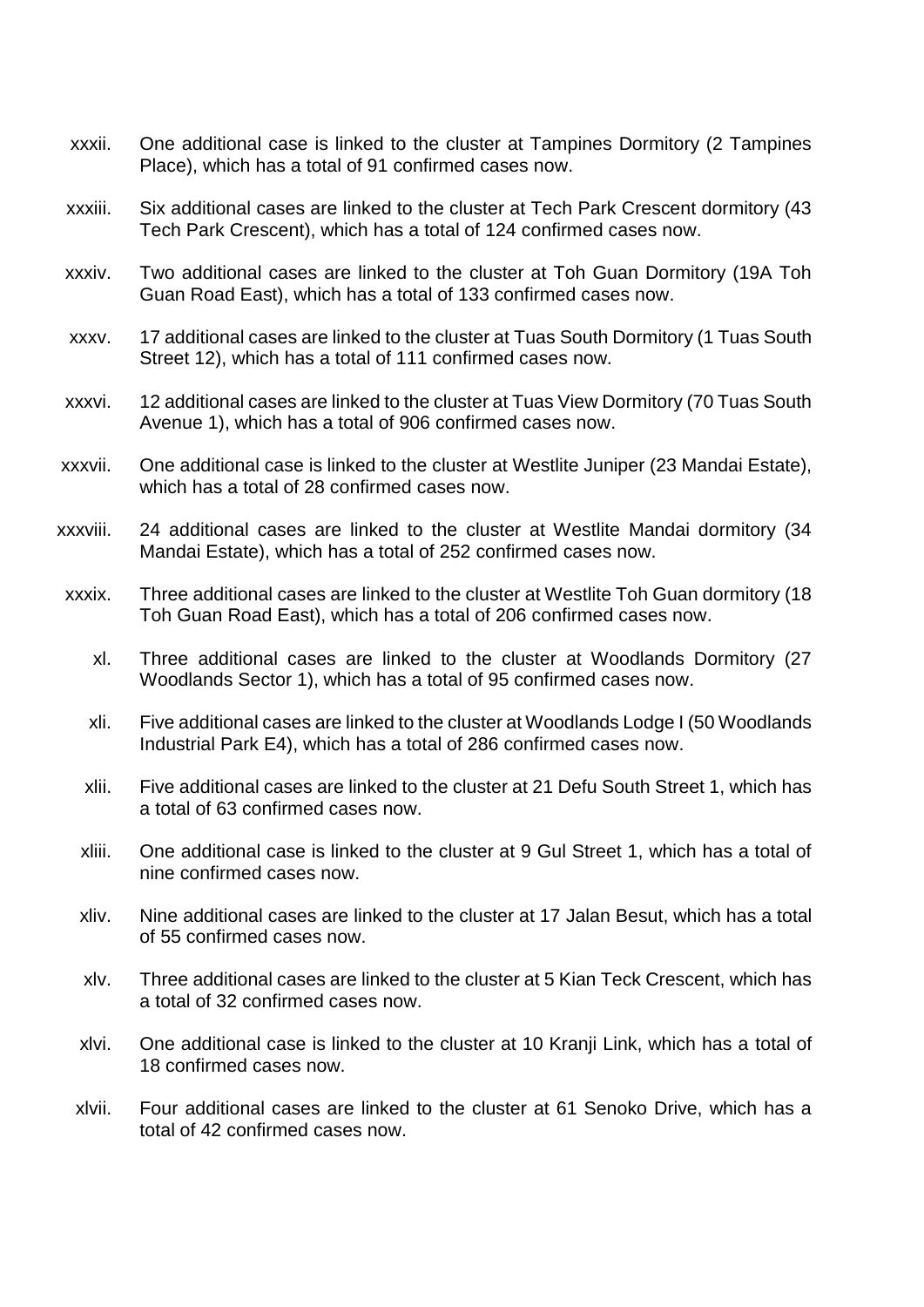- xlviii. Five additional cases are linked to the cluster at 3 Senoko Link, which has a total of 16 confirmed cases now.
- xlix. One additional case is linked to the cluster at 21B Senoko Loop, which has a total of 168 confirmed cases now.
	- l. Two additional cases are linked to the cluster at 13 Senoko Way, which has a total of 109 confirmed cases now.
	- li. 16 additional cases are linked to the cluster at 10 Shaw Road, which has a total of 118 confirmed cases now.
	- lii. 14 additional cases are linked to the cluster at 2 Sungei Kadut Avenue, which has a total of 82 confirmed cases now.
	- liii. One additional case is linked to the cluster at 5 Sungei Kadut Avenue, which has a total of 24 confirmed cases now.
	- liv. Six additional cases are linked to the cluster at 8 Sungei Kadut Avenue, which has a total of 102 confirmed cases now.
	- lv. Three additional cases are linked to the cluster at 31 Sungei Kadut Avenue, which has a total of 213 confirmed cases now.
- lvi. One additional case is linked to the cluster at 8 Sungei Kadut Loop, which has a total of 16 confirmed cases now.
- lvii. 23 additional cases are linked to the cluster at 59 Sungei Kadut Loop, which has a total of 55 confirmed cases now.
- lviii. Eight additional cases are linked to the cluster at 23H Sungei Kadut Street 1, which has a total of 27 confirmed cases now.
- lix. One additional case is linked to the cluster at 10 Tagore Drive, which has a total of 17 confirmed cases now.
- lx. Two additional cases are linked to the cluster at 11 Tuas Avenue 10, which has a total of 29 confirmed cases now.
- lxi. One additional case is linked to the cluster at 32 Tuas View Square, which has a total of 134 confirmed cases now.
- lxii. Four additional cases are linked to the cluster at 36 Tuas View Square, which has a total of 37 confirmed cases now.
- lxiii. Two additional cases are linked to the cluster at 40 Tuas View Square, which has a total of 18 confirmed cases now.
- lxiv. Two additional cases are linked to the cluster at 44 Toh Guan Road East, which has a total of 11 confirmed cases now.